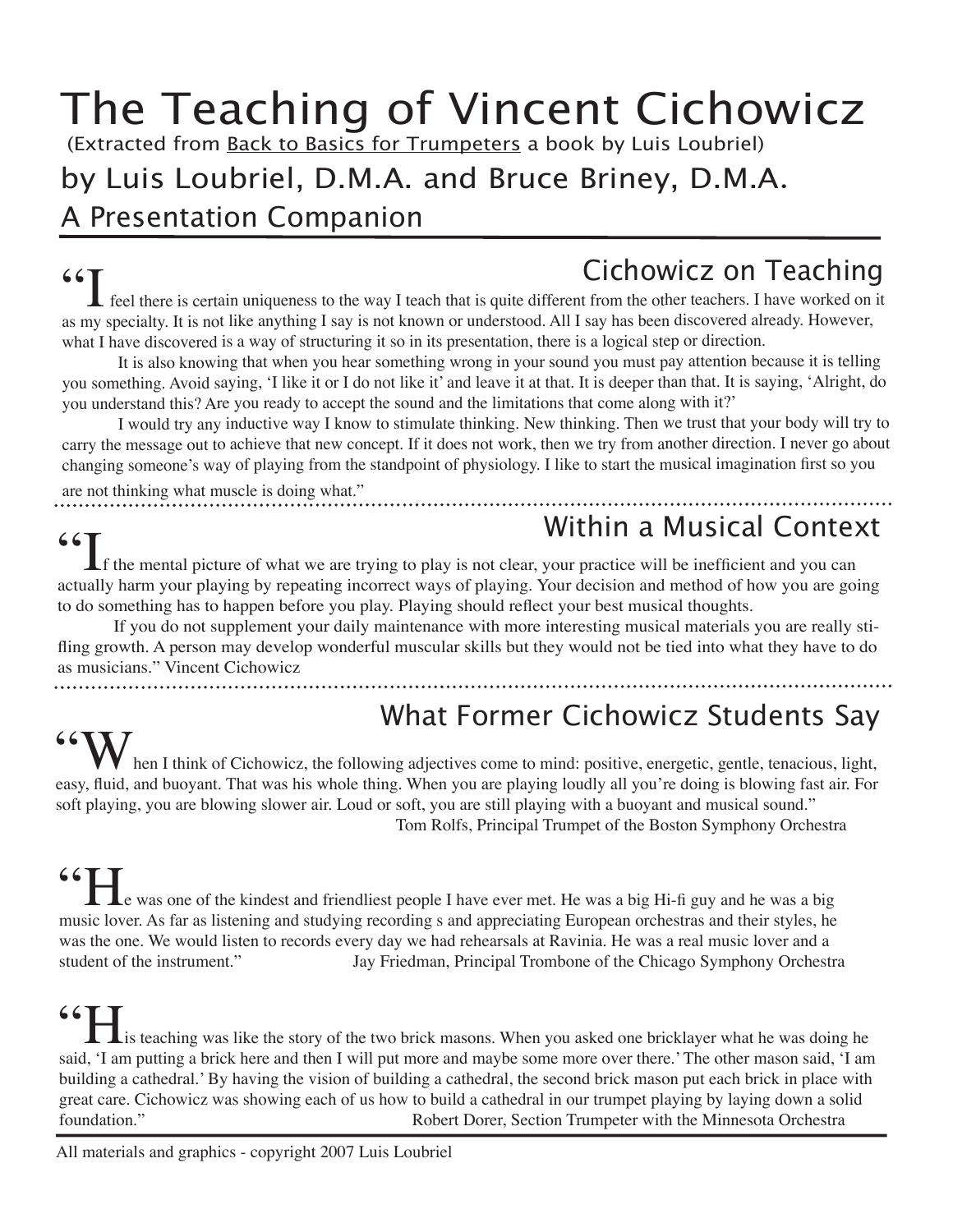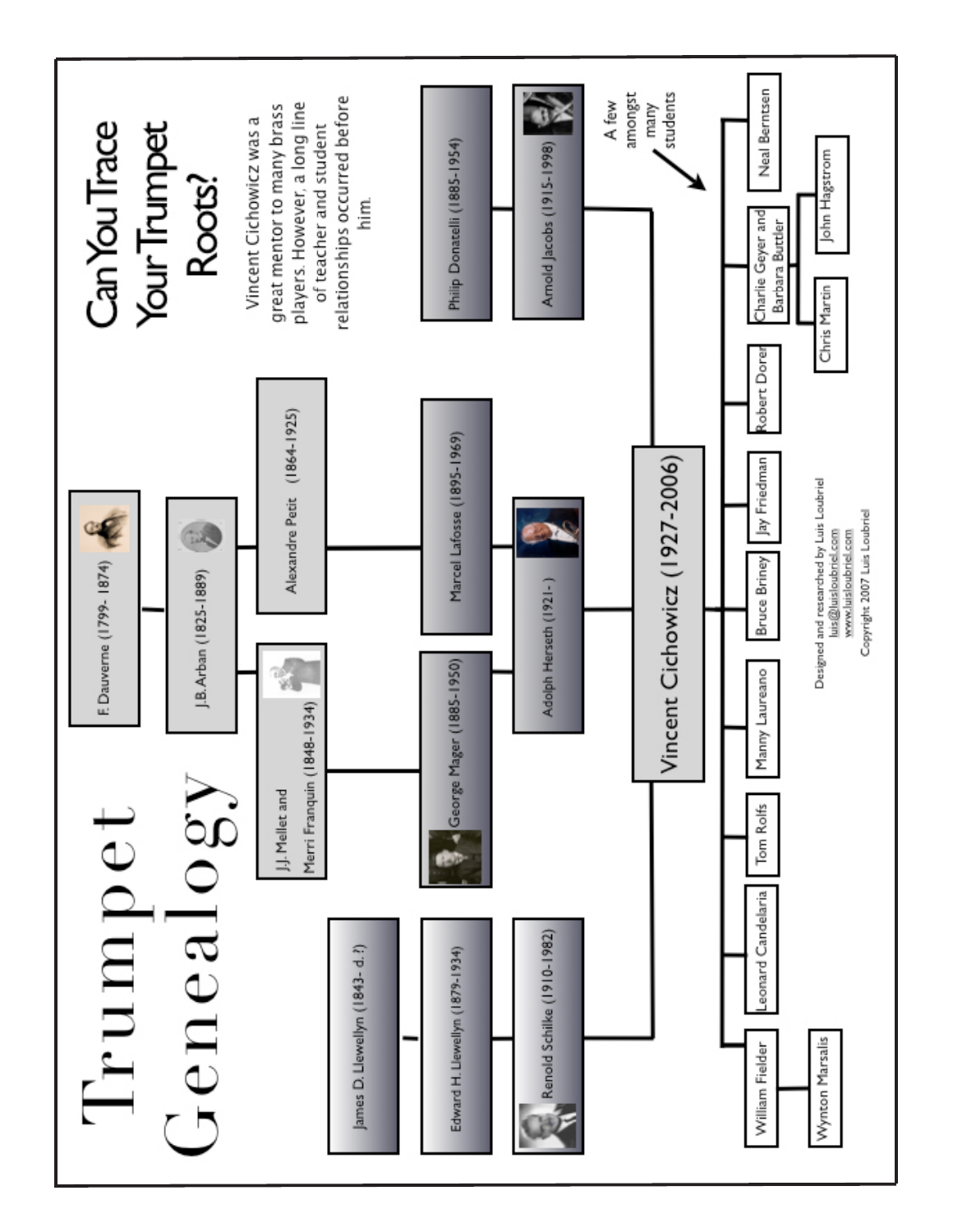### Cichowicz on the Concept of Sound

 $\mathbf{G}_{\mathbf{S}}$ y basic sound, I mean a sound without distortion in all dynamic ranges and all the registers of the instrument. That is pure and simple. That is the mechanical aspect you must achieve with all of the music that is written for your instrument. That is really the essential criteria. Anything else becomes aesthetic. That is, vibrato or no vibrato, dark sound or bright sound.

 From a pedagogical standpoint, we can say that in order to produce a beautiful sound that is your own, we have to, again, make sure that you can play all of the dynamics, the complete range of the instrument, and can you do this with flexibility and accuracy. That is the definition of sound and need not be any more contrived than that. The other personal aspects become just what we have discussed as personal expression.

 You can also describe the sound as vocal or singing sounds and sometimes those words strike a chord with some people. Most of the time if you refer to a free sound or natural sound it also works."

### Cichowicz on Articulation:

Articulation is based on the study of language. Detailed descriptions of tongue placement were not useful to Cichowicz. Instead, he asked the player to pronounce words such as "trumpet" or "two" to serve as a model for tonguing. "In the subject of tonguing," he explained, "we can find several descriptive pictures of physical function. Descriptions of where to place the tongue in your mouth to get a good attack are abundant. Some of them are beautiful descriptions on how a particular player articulates. The question is, 'Can you follow their description and play more than a half note?' I cannot. Yet it might be a perfect description of what I am doing. From the standpoint of dealing with articulation we have to find a more natural mode."

## Ten Useful One liners:

1) Play everything within a musical context.

2) Keep simple things simple.

3) Stay close to the basics every day.

4) If you take care of your instrument, the instrument will take care of you.

5) We must practice because muscles forget.

6) If you are fascinated with what you are doing, concentration is easy.

7) We play our best when the mental image of sound is clear.

8) Playing should reflect your best musical thoughts.

9) The subconscious mind learns what the body repeats the most.

10) You have to have trust in yourself otherwise nobody will have trust in you.

Bruce Briney received his musical education from the University of Illinois and Northwestern University where he earned a Bachelor of Music, Master of Music and a Doctor of Musical Arts in Performance. His primary trumpet teachers were David Hickman and Vincent Cichowicz with additional studies from Arnold Jacobs, Ray Mase, Charles Geyer, George Vosburgh, Ray Sasaki and Luther Didrickson. His conducting teachers and mentors include John Paynter and Victor Yampolsky. He leads a diverse musical life that reflects his passions and abilities as a conductor, performer and teacher. As the Music Director of the Millar Brass Ensemble (1985-1993), Briney recorded and released five compact discs on the Crystal, Koss, Premiere and RMC record labels. His interview of Vincent Cichowicz for the *ITG Journal* (December 1998) is an important overview of Cichowicz' career as a performer and teacher. Briney is the Music Director of the Quincy (IL) Symphony Orchestra and Professor of Trumpet at Western Illinois University in Macomb.

Luis Loubriel earned a B.M. and M.M. in performance at Northwestern University where he studied with Vincent Cichowicz and Luther Didrickson concurrent with private studies with William Scarlett and Arnold Jacobs. He was a Doctoral Fellow at the University of Minnesota with David Baldwin, Manny Laureano, and Gary Bordner, and earned a D.M.A. in performance at the University of Illinois with Ray Sasaki, Michael Ewald, and Ronald Romm. Loubriel has performed with the Minnesota Orchestra, the Canadian Brass, the Artie Shaw Orchestra, and the Orquesta Arabu among others. He published *Lasting Change for Trumpeters* and several articles with the International Trumpet Guild. He is Director of the Music Department at Benedictine University in Lisle, IL.